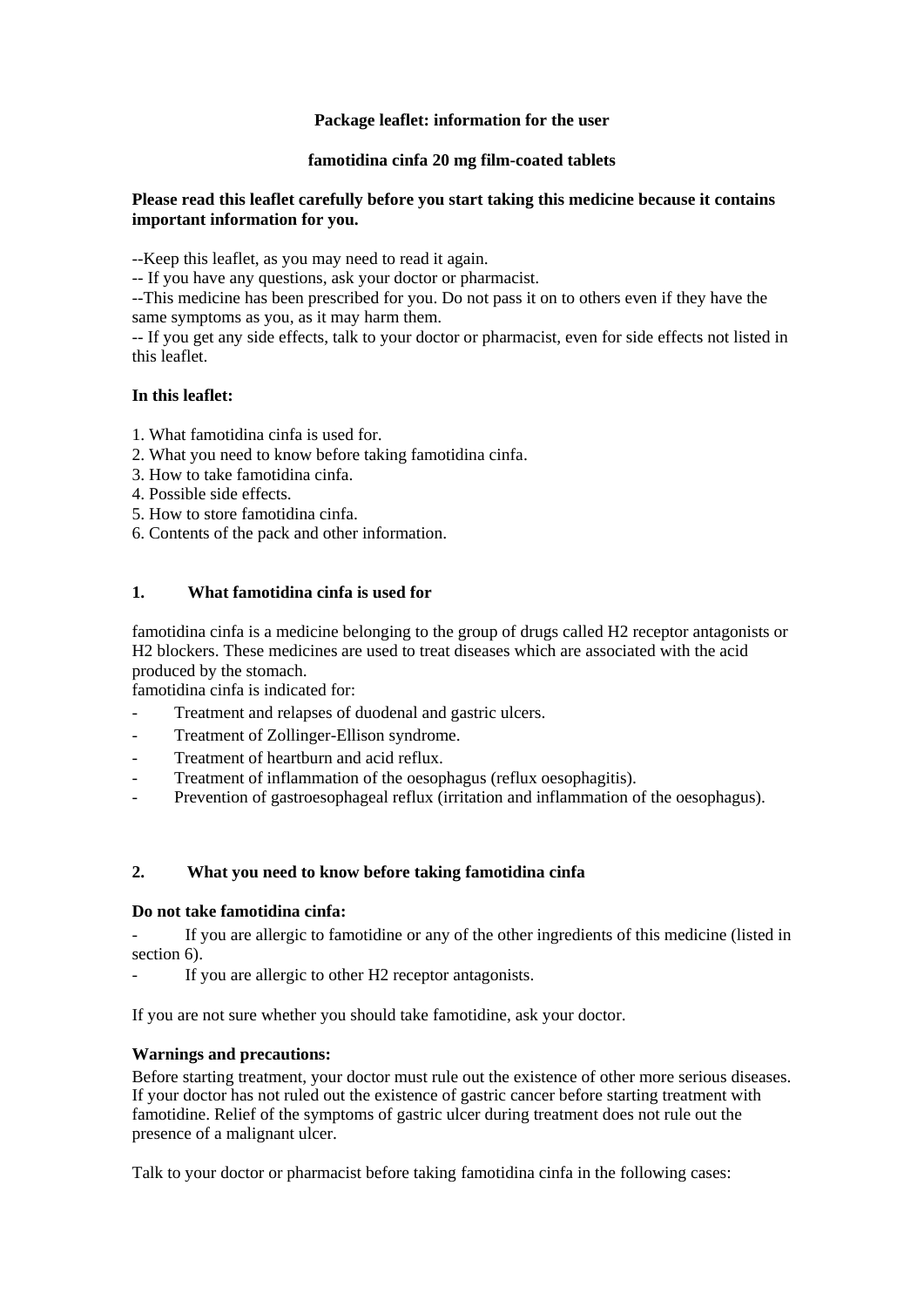If you have moderate to severe kidney or liver disease. Adverse reactions on the CNS have been reported in patients with moderate to severe renal impairment. Your doctor will tell

- you the lowest frequency of administration or the lowest dose you should take.
- If you are an elderly person, because you may have renal impairment.

If you have been taking famotidine for some time, your doctor will probably ask you to have regular check-ups. When you visit your doctor, you should inform him/her about any new or unusual symptoms or circumstances.

## **Children:**

The safety and efficacy of this medicine has not been evaluated in children.

## **Elderly patients:**

Your doctor will choose the right dose for you and it may be necessary to monitor your kidney function. Patients over 65 years of age only require dose adjustment in cases of moderate to severe renal impairment.

# **Other medicines and famotidina cinfa**

Tell your doctor or pharmacist if you are taking, have recently taken or might take any other medicines.

-Calcium carbonate, when used to treat high blood phosphorus levels (hyperphosphataemia) in dialysis patients.

## **famotidina cinfa with food and drink**

The absorption of famotidine is not affected when given with meals.

## **Pregnancy and breast-feeding**

Ask your doctor or pharmacist for advice before using any medicine.

## Pregnancy:

Treatment with famotidine is not recommended during pregnancy. If you are pregnant or breastfeeding, think you may be pregnant or are planning to have a baby, ask your doctor or pharmacist for advice before taking this medicine.

## Breast-feeding:

Famotidine is excreted in human milk. Nursing mothers should discontinue treatment with famotidine or stop breast-feeding.

## **Driving and using machines**

Although related side effects are not expected, if you feel dizzy, do not drive or use dangerous machinery.

## **Interaction with laboratory tests**

If you are having a diagnostic test, tell you doctor you are using this medicine, since it could alter the results.

# **This medicine contains sodium.**

This medicine contains less than 1 mmol (23 mg) of sodium per tablet; that is, essentially "sodium-free".

## 3. **How to take famotidina cinfa**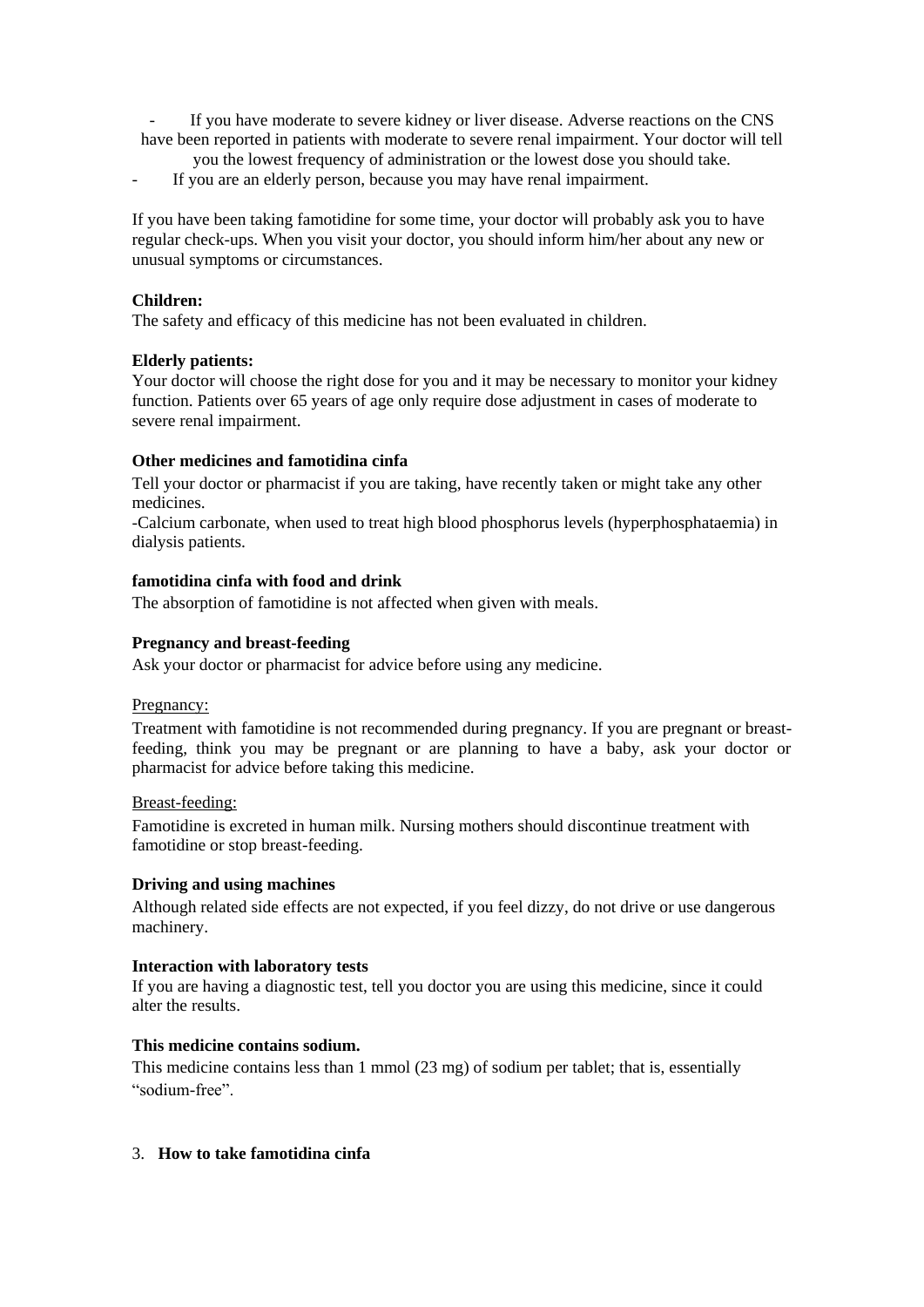Always take this medicine exactly as your doctor has told you. Check with your doctor or pharmacist if you are not sure. Remember to take your medicine.

Your doctor will prescribe the right dose for you and tell you how long to take it, depending on your condition. Only take the amount the doctor prescribes for you.

#### *Treatment of duodenal ulcer:*

The recommended dose is 2 tablets (40 mg of famotidine) in the evening. One tablet (20 mg of famotidine) can also be given every 12 hours. Treatment should be continued for 4 to 8 weeks.

#### *Treatment of benign gastric ulcer:*

The recommended dose is 2 tablets (40 mg of famotidine) in the evening. Treatment should be continued for 4 to 8 weeks.

## *Maintenance treatment of duodenal or gastric ulcer*

The recommended dose to prevent peptic ulcers from recurring is 1 tablet (20 mg of famotidine) administered in the evening. Your doctor will tell you how long you should take this medicine.

#### *Treatment of gastroesophageal reflux disease (GERD)*

The recommended dose is 1 tablet (20 mg of famotidine) twice a day. If there is no improvement after 4-8 weeks, talk to your doctor.

#### *Healing of ulcer associated with gastroesophageal reflux*

The recommended dose is 2 tablets (40 mg of famotidine) twice a day. If there is no improvement after 4-8 weeks, talk to your doctor.

## *Zollinger-Ellison syndrome*

Treatment will normally begin with a dose of 1 tablet (20 mg of famotidine) every 6 hours. The doctor will then adjust the dose according to each patient's needs.

#### *Dose adjustment in patients with moderate to severe renal impairment*

The doctor will decide whether it is necessary to adjust the dose, either by halving it or by increasing the time between doses to 36-48 hours, depending on your response.

Elderly patients only require dose adjustment in cases of renal impairment.

If you consider that the effect of famotidine is too strong or too weak, tell your doctor or pharmacist.

#### **Method of administration**

The tablet should be swallowed whole with a little water. Your doctor will tell you how many tablets a day you should take and for how long.

#### **If you take more famotidina cinfa than you should**

Adverse reactions in cases of overdose are similar to the adverse reactions seen in normal clinical experience.

In case of overdose or accidental ingestion, notify your doctor or pharmacist immediately, indicating the medicine and the amount taken.

## **If you forget to take famotidina cinfa**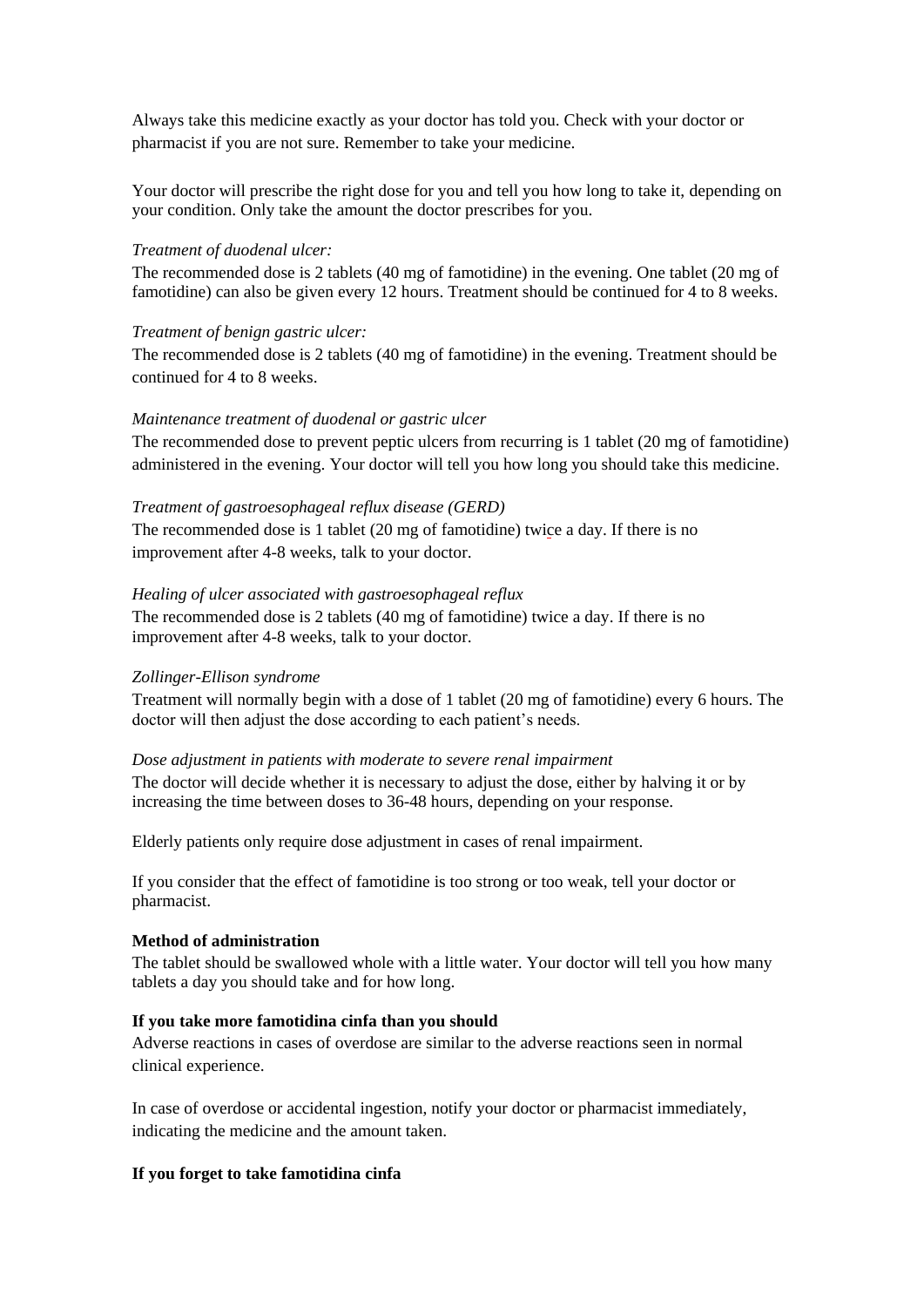If you forget to take a dose, take it as soon as possible unless it is almost time to take the next dose. In this case, do not take the forgotten dose and take the following tablets as normal. Do not take a double dose to make up for a forgotten dose.

# **If you stop taking famotidina cinfa**

You should not stop treatment suddenly or early, even though your symptoms may have improved. Treatment should always be stopped gradually and according to your doctor's instructions to avoid relapses.

If you have any further questions on the use of this medicine, ask your doctor or pharmacist.

# 4. **Possible side effects**

Like all medicines, this medicine can cause side effects, although not everybody gets them.

# **Common side effects (may affect up to 1 in 10 people)**

- Nervous system disorders: headache, dizziness.
- Gastrointestinal disorders: constipation, diarrhoea.

# **Uncommon side effects (may affect up to 1 in 100 people)**

- General disorders and administration site conditions: persistent lack of appetite, fatigue.
- Gastrointestinal disorders: nausea, vomiting, discomfort or bloating (swelling of the abdomen), dry mouth, excessive intestinal gas.
- Skin and subcutaneous tissue disorders: skin rash, pruritus (itching or irritation of the skin).
- Musculoskeletal and connective tissue disorders: joint pain, muscle cramps.
- Psychiatric disorders: reversible mental disorders including depression, anxiety disorders, agitation, confusion and hallucinations.

## **Rare side effects (may affect up to 1 in 1,000 people)**

- General disorders and administration site conditions: anaphylaxis unusual or exaggerated allergic reaction), angioneurotic oedema (serious allergic reaction with inflammation of the face, lips, tongue, throat and even limbs with difficulty swallowing or breathing).

- Skin and subcutaneous tissue disorders: Urticaria (skin wheals).
- Hepatobiliary disorders: cholestatic jaundice (yellow colouring of the skin).

# **Very rare side effects (may affect up to 1 in 10,000 people)**

- Skin and subcutaneous tissue disorders: toxic epidermal necrolysis (peeling of the skin) and hair loss.
- Investigations: liver enzyme abnormalities.

If you get any side effects, talk to your doctor or pharmacist, even if it is a possible side effect not listed in this leaflet.

## **5. How to store famotidina cinfa**

Do not store above 25°C.

Keep this medicine out of the sight and reach of children.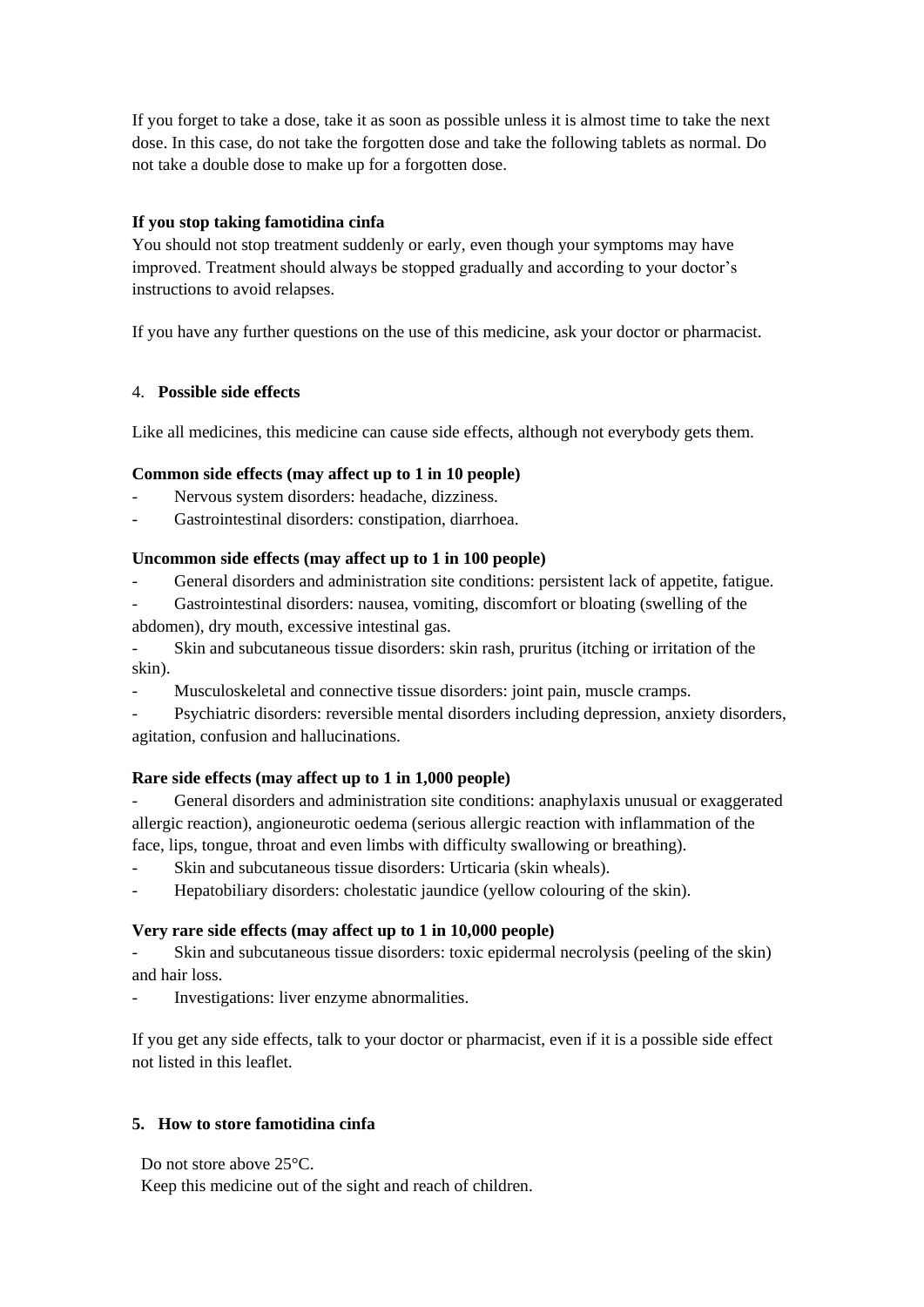Do not use famotidina cinfa after the expiry date on the carton after "EXP". The expiry date is the last day of that month.

Medicines should not be disposed of via wastewater or household waste. If in doubt, ask your pharmacist how to dispose of medicines you no longer require. This helps to protect the environment.

# 6. **Contents of the pack and other information**

# **famotidina cinfa composition**

--The active ingredient is famotidine. Each film-coated tablet contains 20mg of famotidine. --The other ingredients are:

--Tablet core: croscarmellose sodium, talc, microcrystalline cellulose and magnesium stearate. --Tablet coating: yellow iron oxide, red iron oxide (E172), Opadry Y-1-7000 (titanium dioxide (E171)/ hypromellose/polyethylene glycol 400).

# **Contents of the pack**

famotidina cinfa comes in blister packs of 28 film-coated tablets.

# **Marketing authorisation holder and manufacturer**

Laboratorios Cinfa, S.A. Carretera Olaz-Chipi, 10 Polígono Industrial Areta 31620 Huarte (Navarre) – Spain

# **Distributor**

Reich Pharm Limited Unit 3001, 30/F, Citicorp Centre, 18 Whitfield Road, Hong Kong Tel.: 2470 1927 Fax.: 2470 3448 HK Reg. No. 51630

**This leaflet was last revised in:** September 2018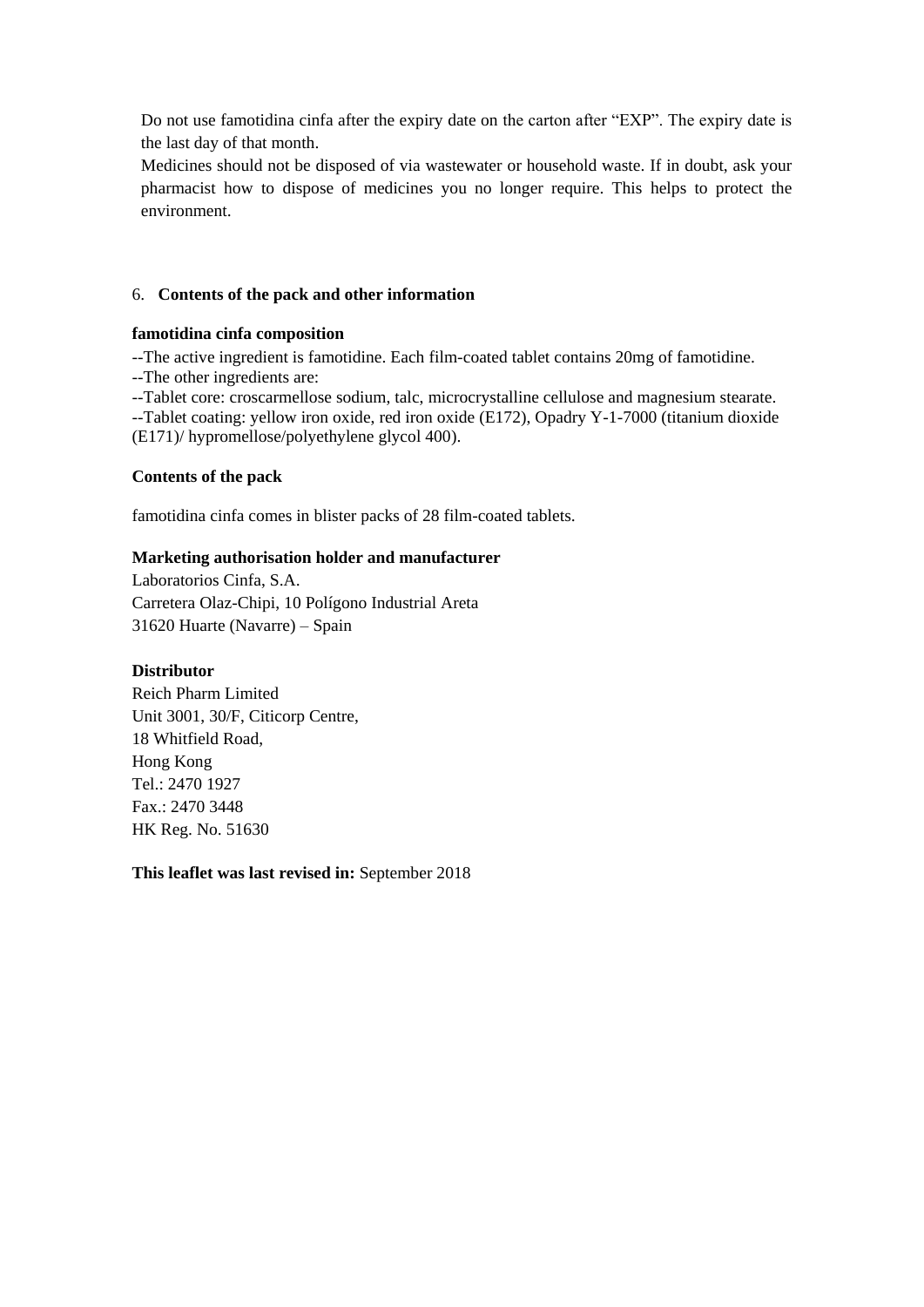# **Package leaflet: information for the user**

## **famotidina cinfa 40 mg film-coated tablets**

## **Please read this leaflet carefully before you start taking this medicine because it contains important information for you.**

- Keep this leaflet, as you may need to read it again.

- If you have any questions, ask your doctor or pharmacist.

- This medicine has been prescribed for you. Do not pass it on to others even if they have the same symptoms as you, as it may harm them.

- If you get any side effects, talk to your doctor or pharmacist, even for side effects not listed in this leaflet.

## **In this leaflet:**

1. What famotidina cinfa is used for.

- 2. What you need to know before taking famotidina cinfa.
- 3. How to take famotidina cinfa.
- 4. Possible side effects.
- 5. How to store famotidina cinfa.
- 6. Contents of the pack and other information.

# **1. What famotidina cinfa is used for**

famotidina cinfa is a medicine belonging to the group of drugs called  $H_2$  receptor antagonists or  $H<sub>2</sub>$  blockers. These medicines are used to treat diseases associated with the acid produced by the stomach.

famotidina cinfa is indicated in:

- Treatment and relapses of duodenal and gastric ulcers.
- Treatment of Zollinger-Ellison syndrome.
- Treatment of heartburn and acid reflux.
- Treatment of inflammation of the oesophagus (reflux oesophagitis).
- Prevention of gastroesophageal reflux (irritation and inflammation of the oesophagus).

## 2. **What you need to know before taking famotidina cinfa**

## **Do not take famotidina cinfa:**

If you are allergic to famotidine or any of the other ingredients of this medicine (listed in section 6).

If you are allergic to other H2 receptor antagonists.

If you are not sure whether you should take famotidine, ask your doctor.

## **Warnings and precautions:**

Before starting treatment, your doctor must rule out the existence of other more serious diseases. If your doctor has not ruled out the existence of gastric cancer before starting treatment with famotidine. Relief of the symptoms of gastric ulcer during treatment does not rule out the presence of a malignant ulcer.

Talk to your doctor or pharmacist before taking famotidina cinfa in the following cases:

If you have moderate to severe kidney or liver disease. Adverse reactions on the CNS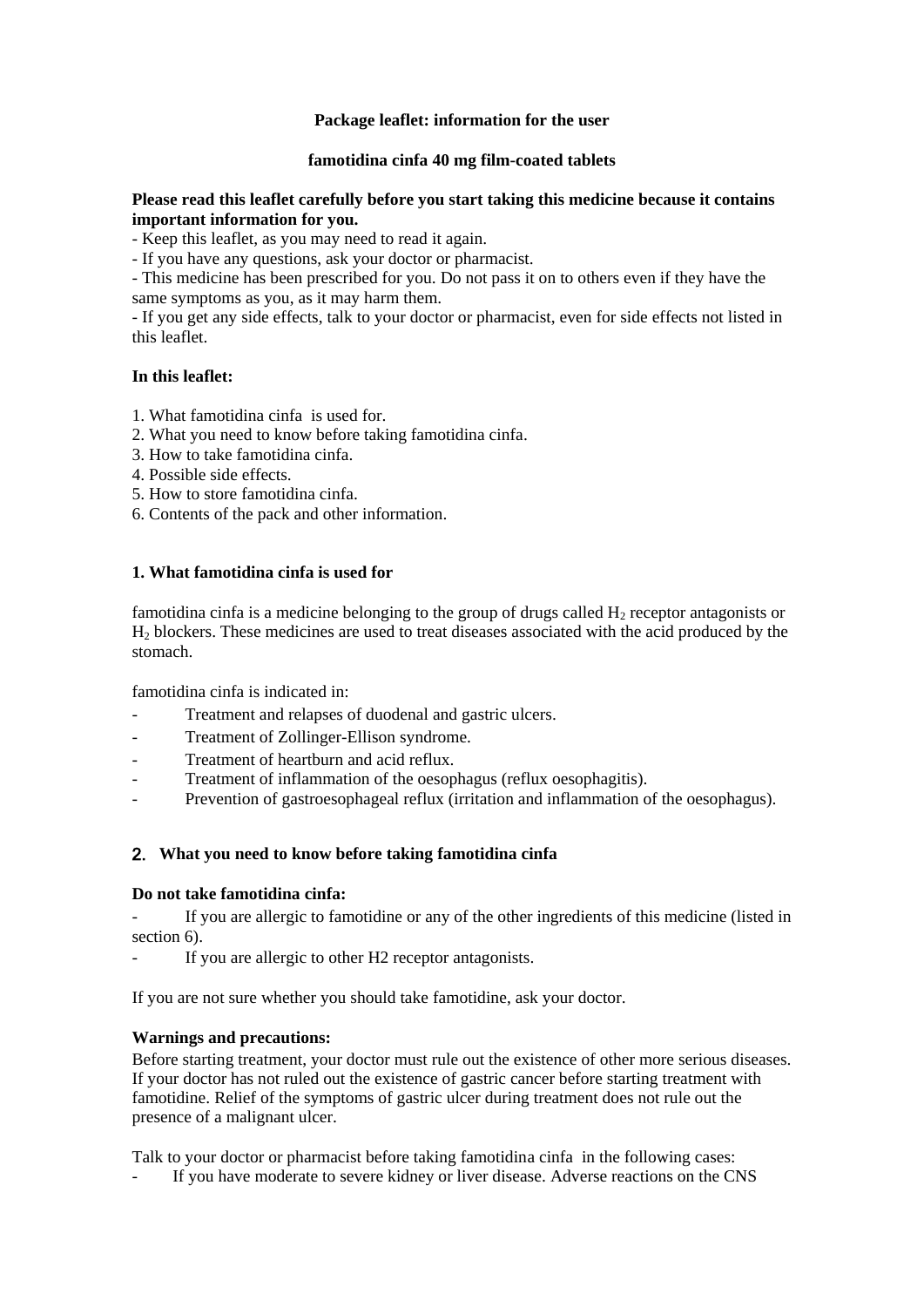have been reported in patients with moderate to severe renal impairment. Your doctor will tell you the lowest frequency of administration or the lowest dose you should take.

If you are an elderly person, because you may have renal impairment.

If you have been taking famotidine for some time, your doctor will probably ask you to have regular check-ups. When you visit your doctor, you should inform him/her about any new or unusual symptoms or circumstances.

#### **Children:**

The safety and efficacy of this medicine has not been evaluated in children.

#### **Elderly patients:**

Your doctor will choose the right dose for you and it may be necessary to monitor your kidney function. Patients over 65 years of age only require dose adjustment in cases of moderate to severe renal impairment.

#### **Other medicines and famotidina cinfa**

Tell your doctor or pharmacist if you are taking, have recently taken or might take any other medicines.

-Calcium carbonate, when used to treat high blood phosphorus levels (hyperphosphataemia) in dialysis patients.

#### **famotidina cinfa with food and drink**

The absorption of famotidine is not affected when given with meals.

#### **Pregnancy and breast-feeding**

Ask your doctor or pharmacist for advice before using any medicine.

#### **Pregnancy**

Treatment with famotidine is not recommended during pregnancy. If you are pregnant or breastfeeding, think you may be pregnant or are planning to have a baby, ask your doctor or pharmacist for advice before taking this medicine.

#### Breast-feeding

Famotidine is excreted in human milk. Nursing mothers should discontinue treatment with famotidine or stop breast-feeding.

#### **Driving and using machines**

Although related side effects are not expected, if you feel dizzy, do not drive or use dangerous machinery.

#### **Interaction with laboratory tests**

If you are having a diagnostic test, tell you doctor you are using this medicine, since it could alter the results.

#### **This medicine contains sodium**

This medicine contains less than 1 mmol (23 mg) of sodium per tablet; that is, essentially "sodium-free".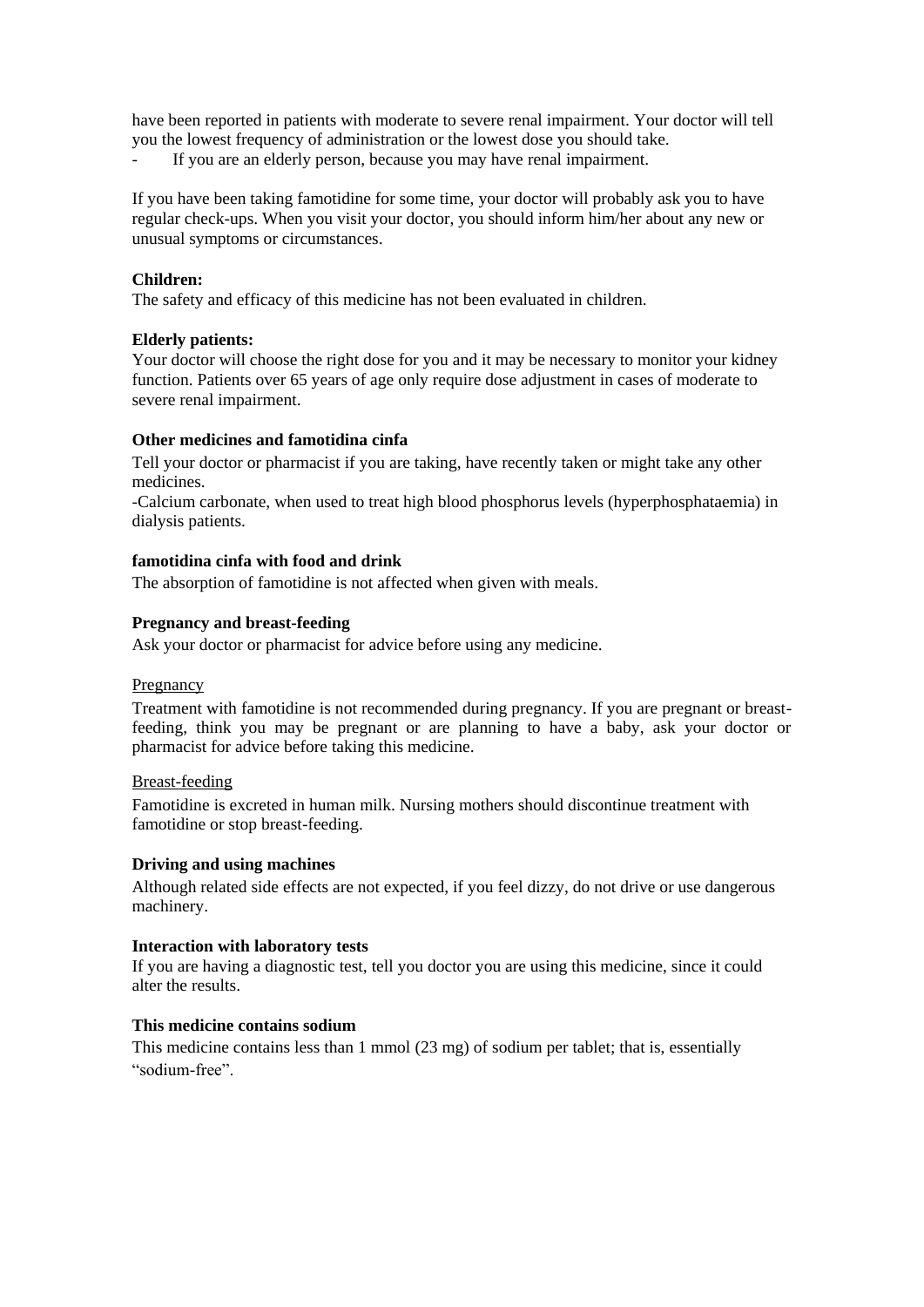# 3. **How to take famotidina cinfa**

Always take this medicine exactly as your doctor has told you. Check with your doctor or pharmacist if you are not sure. Remember to take your medicine.

Your doctor will prescribe the right dose for you and tell you how long to take it, depending on your condition. Only take the amount the doctor prescribes for you.

#### *Treatment of duodenal ulcer:*

The recommended dose is 1 tablet (40 mg of famotidine) in the evening. Half a tablet (20 mg of famotidine) can also be given every 12 hours. Treatment should be continued for 4 to 8 weeks*.*

#### *Treatment of benign gastric ulcer:*

The recommended dose is 1 tablet (40 mg of famotidine) in the evening. Treatment should be continued for 4 to 8 weeks.

#### *Maintenance treatment of duodenal or gastric ulcer*

The recommended dose to prevent peptic ulcers from recurring is half a tablet (20 mg of famotidine) administered in the evening. Your doctor will tell you how long you should take this medicine.

#### *Treatment of gastroesophageal reflux disease (GERD)*

The recommended dose is half a tablet (20 mg of famotidine) twice a day. If there is no improvement after 4-8 weeks, talk to your doctor.

## *Healing of ulcer associated with gastroesophageal reflux*

The recommended dose is 1 tablet (40 mg of famotidine) twice a day. If there is no improvement after 4-8 weeks, talk to your doctor.

## *Zollinger-Ellison syndrome*

Treatment will normally begin with a dose of half a tablet (20 mg of famotidine) every 6 hours. The doctor will then adjust the dose according to each patient's needs.

#### *Dose adjustment in patients with moderate to severe renal impairment*

The doctor will decide whether it is necessary to adjust the dose, either by halving it or by increasing the time between doses to 36-48 hours, depending on your response.

Elderly patients only require dose adjustment in cases of renal impairment.

If you consider that the effect of famotidine is too strong or too weak, tell your doctor or pharmacist.

#### **Method of administration**

The tablet should be swallowed whole with a little water. Your doctor will tell you how many tablets a day you should take and for how long.

The score line is only there to help you break the tablet if you have difficulty swallowing it whole.

#### **If you take more famotidina cinfa than you should**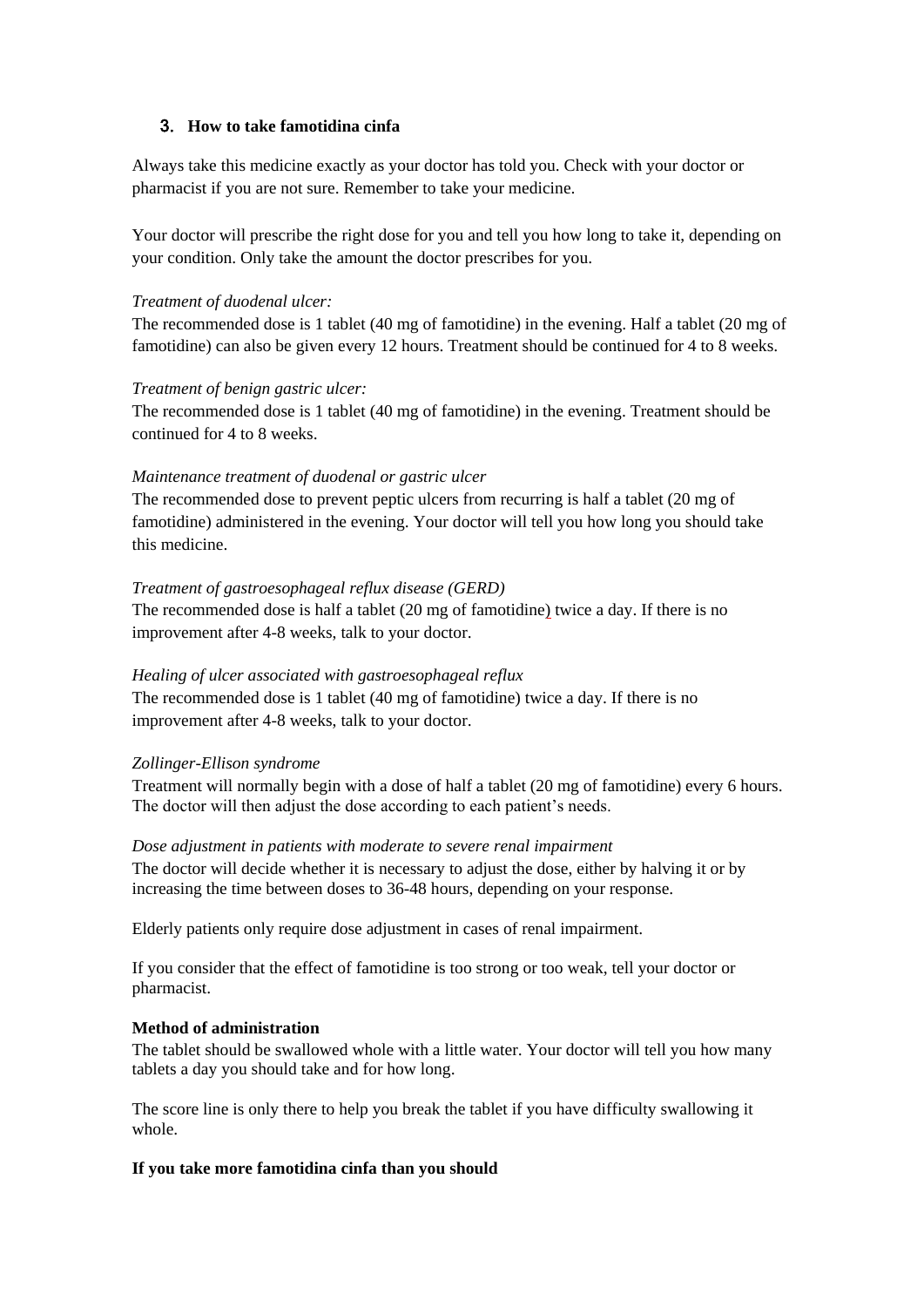Adverse reactions in cases of overdose are similar to the adverse reactions seen in normal clinical experience.

In case of overdose or accidental ingestion, notify your doctor or pharmacist immediately or call the hospital, specifying the medicine and the amount ingested.

# **If you forget to take famotidina cinfa**

If you forget to take a dose, take it as soon as possible unless it is almost time to take the next dose. In this case, do not take the forgotten dose and take the following tablets as normal. Do not take a double dose to make up for a forgotten dose.

# **If you stop taking famotidina cinfa**

You should not stop treatment suddenly or early, even though your symptoms may have improved. Treatment should always be stopped gradually and according to your doctor's instructions to avoid relapses.

If you have any further questions on the use of this medicine, ask your doctor or pharmacist.

# 4. **Possible side effects**

Like all medicines, this medicine can cause side effects, although not everybody gets them.

# **Common side effects (may affect up to 1 in 10 people)**

- Nervous system disorders: headache, dizziness.
- Gastrointestinal disorders: constipation, diarrhoea.

## **Uncommon side effects (may affect up to 1 in 100 people)**

General disorders and administration site conditions: persistent lack of appetite, fatigue.

Gastrointestinal disorders: nausea, vomiting, discomfort or bloating (swelling of the abdomen), dry mouth, excessive intestinal gas.

- Skin and subcutaneous tissue disorders: skin rash, pruritus (itching or irritation of the skin).

Musculoskeletal and connective tissue disorders: joint pain, muscle cramps.

Psychiatric disorders: reversible mental disorders including depression, anxiety disorders, agitation, confusion and hallucinations.

# **Rare side effects (may affect up to 1 in 1,000 people)**

- General disorders and administration site conditions: anaphylaxis unusual or exaggerated allergic reaction), angioneurotic oedema (serious allergic reaction with inflammation of the face, lips, tongue, throat and even limbs with difficulty swallowing or breathing).

- Skin and subcutaneous tissue disorders: Urticaria (skin wheals).
- Hepatobiliary disorders: cholestatic jaundice (yellow colouring of the skin).

# **Very rare side effects (may affect up to 1 in 10,000 people)**

Skin and subcutaneous tissue disorders: toxic epidermal necrolysis (peeling of the skin) and hair loss.

- Investigations: liver enzyme abnormalities.

If you get any side effects, talk to your doctor or pharmacist, even if it is a possible side effect not listed in this leaflet.